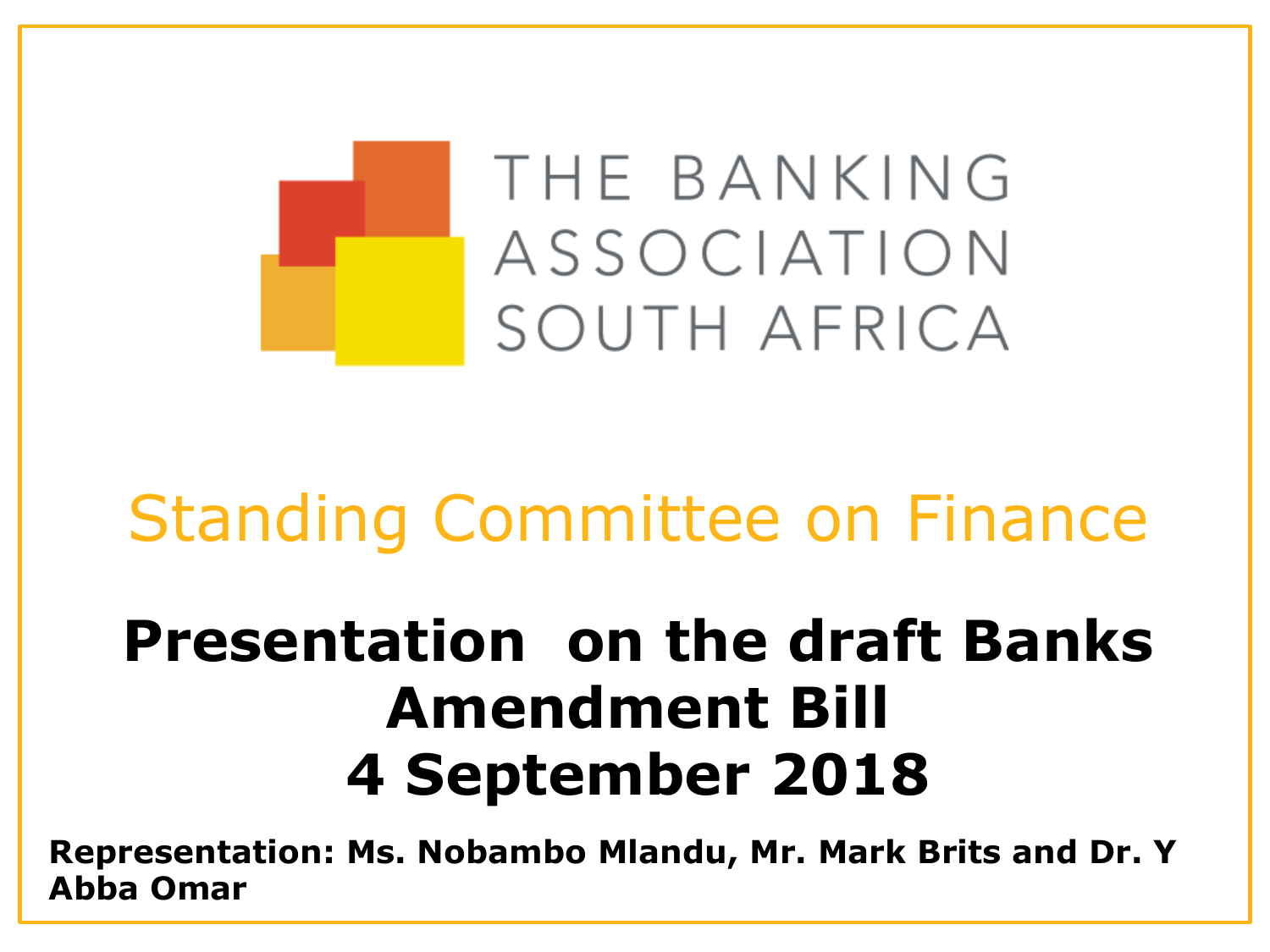#### **Table of Contents**

- **Introduction and Background**
- **Role of banking in an economy**
- **Provisions of the Banks Act**
- **Key considerations**
	- Rationale and reasoning
	- ■**PFMA provisions**
	- State of state-owned entities
- **Recommendations**
- **Concluding remarks**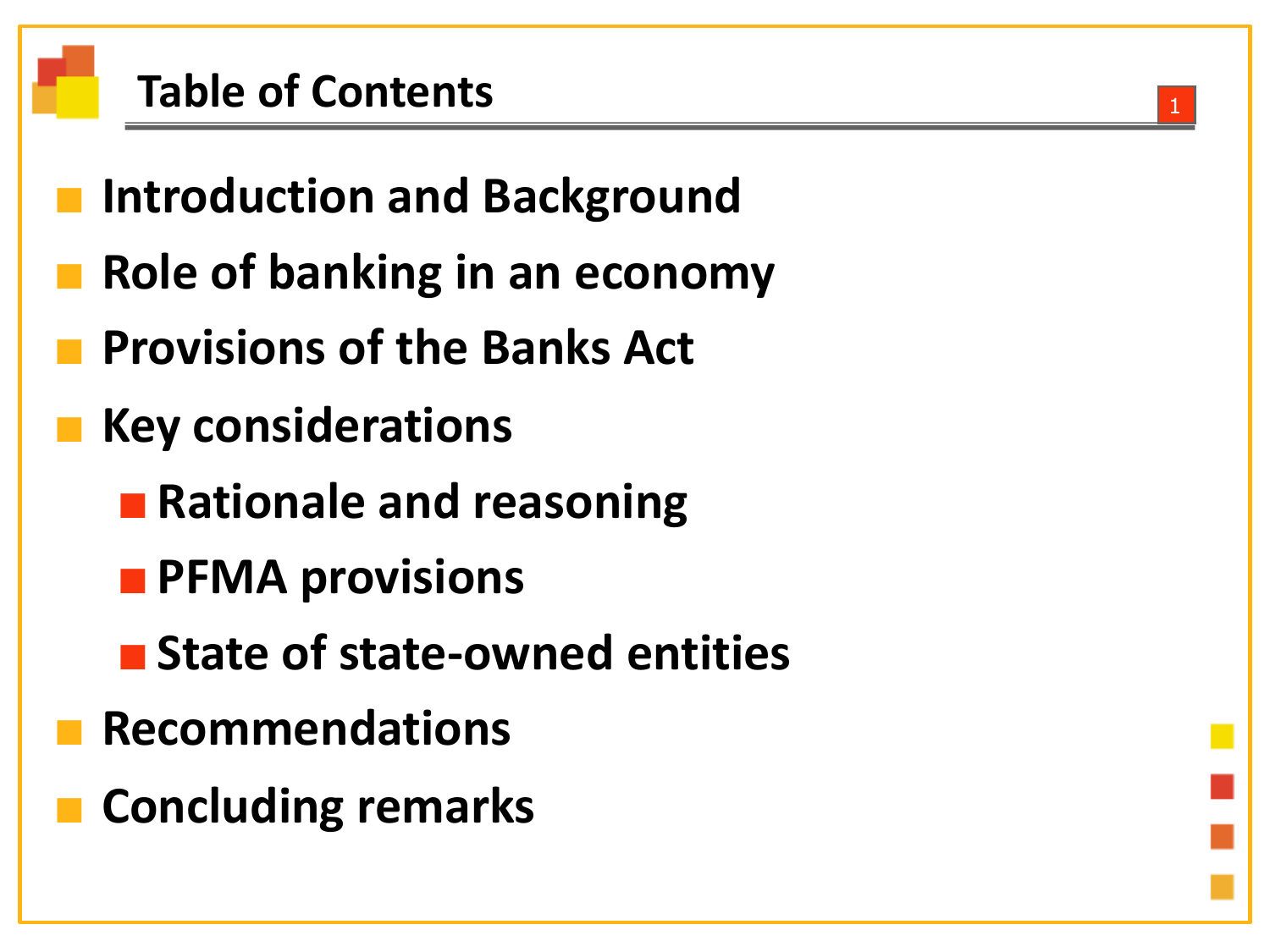■ BASA represents 35 local and international commercial banks in SA.

■ BASA recommends a collaborative approach and complementary initiatives to bring about desired changes and outcomes.

■ BASA and its members support all new banks in South Africa insofar as they are subject to same regulatory and supervisory provisions.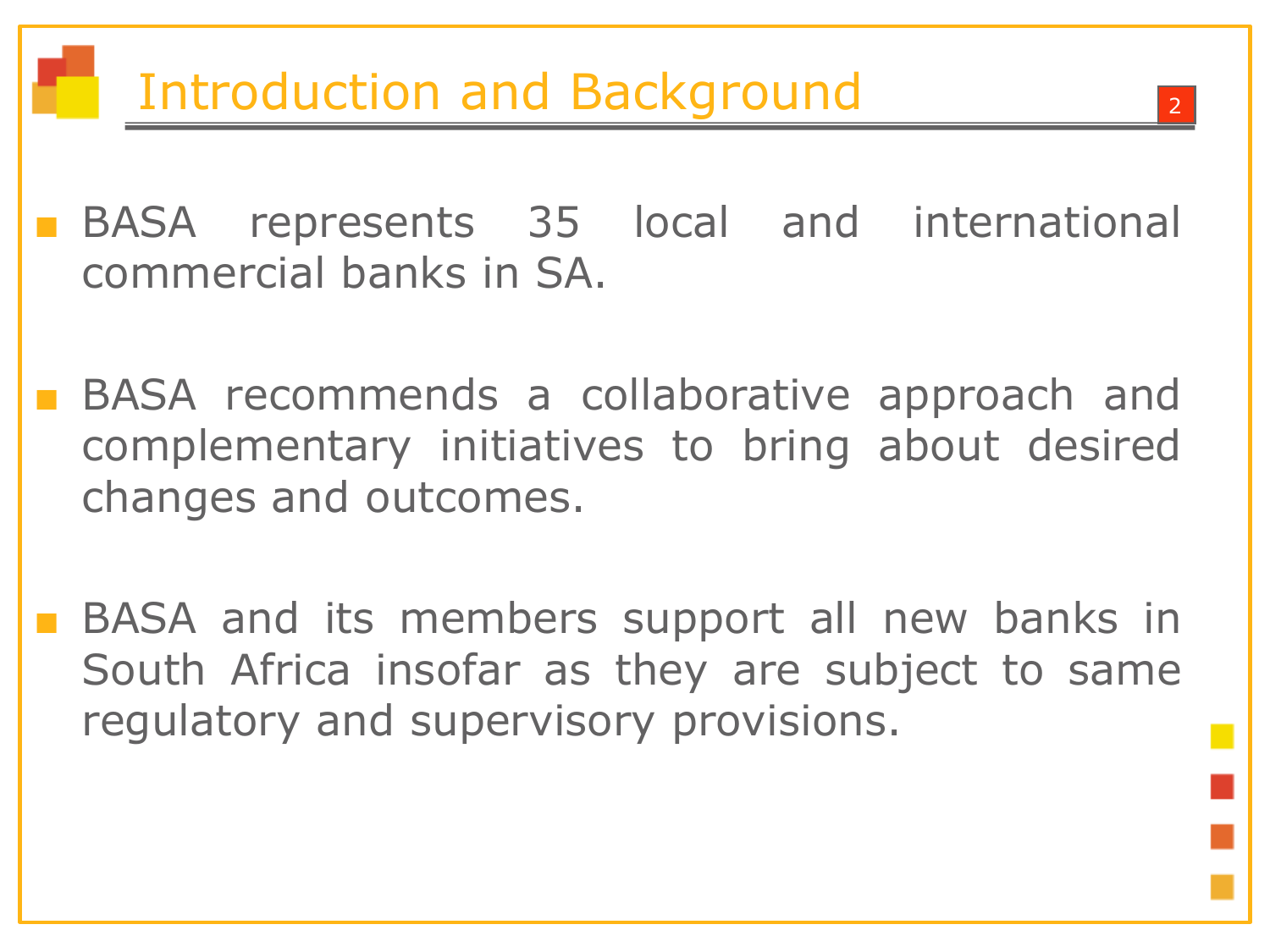### Introduction and Background... [2]

- Subjecting all banks to the same regulatory framework and oversight will provide a level playing field for the entirety of the financial sector and ensure that:
	- There is no introduction of systemic risk into the financial markets;
	- There is an effective resolution regime for the resolution of financial institutions without severe systemic disruption and without exposing taxpayers to loss;
	- All banks to contribute to an explicit and privately funded deposit insurance scheme.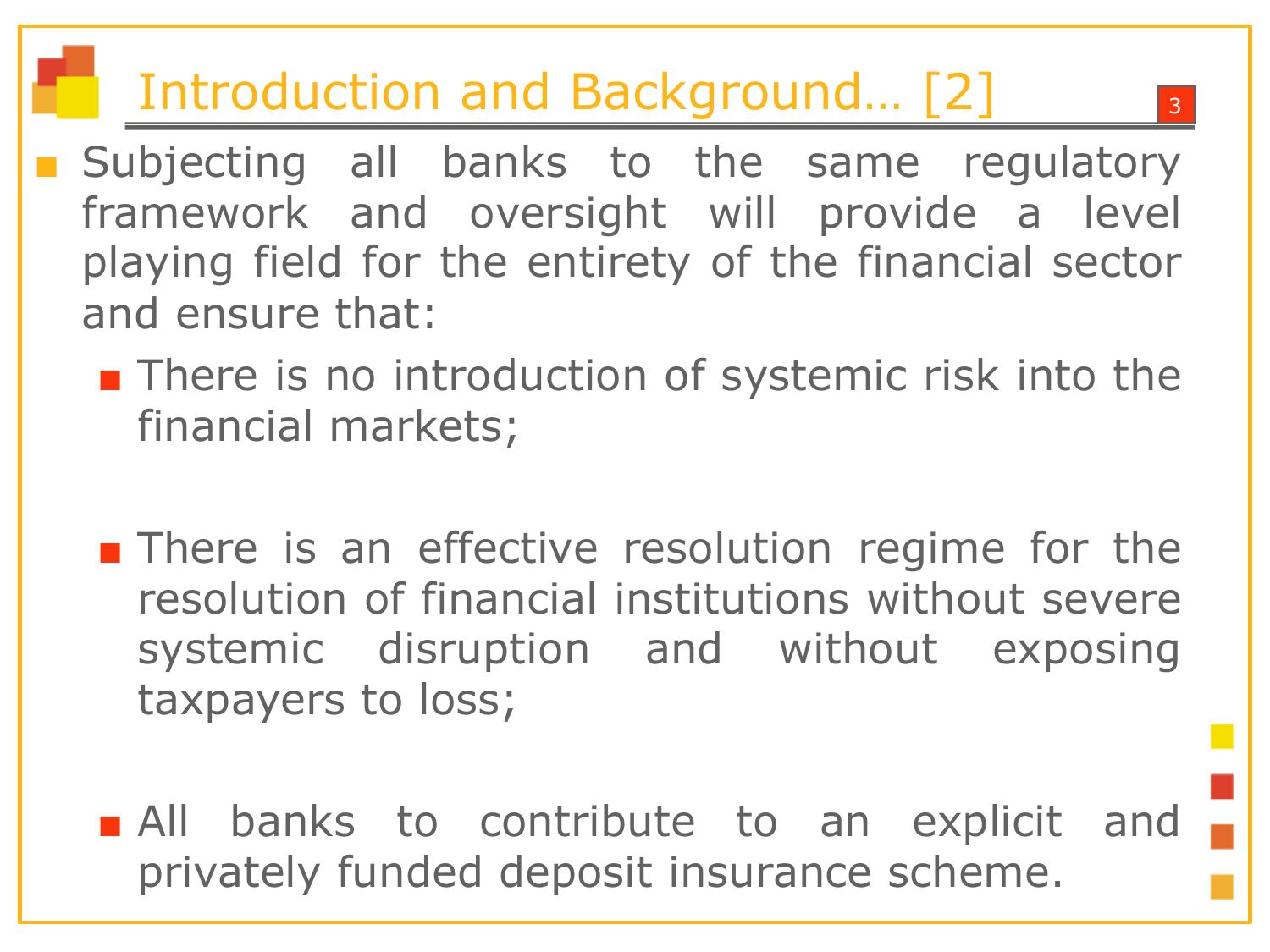#### Introduction and Background... [3]

- SA is a member of the global community and has adopted global standards and best practice appropriate for SA, e.g. compliance with the Basel Core Principles for Effective Banking Supervision.
- SA banking system has been rated as welldeveloped and proactively regulated.
	- Conducive to attracting investment to drive economic growth.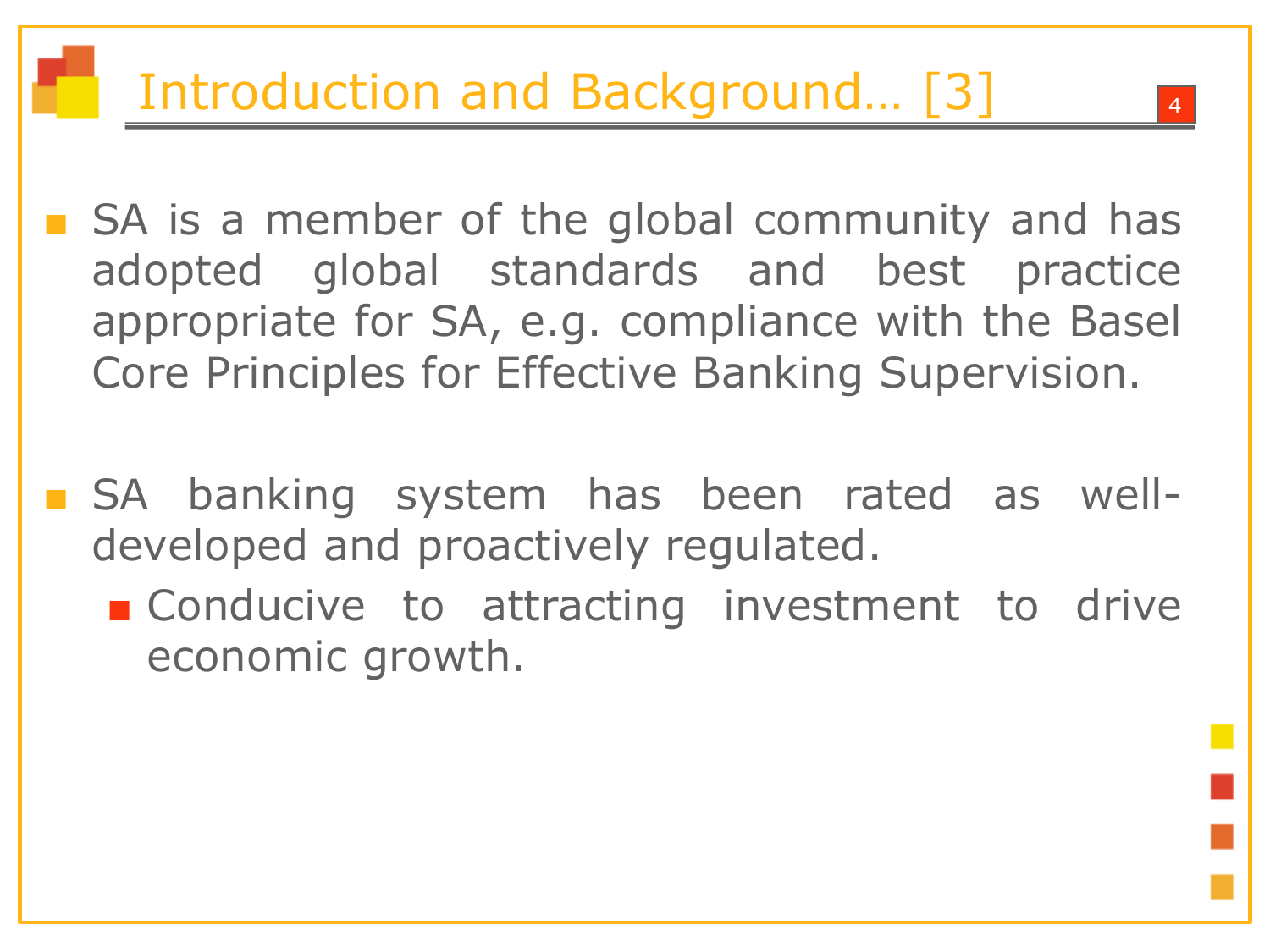#### Role of banking in an economy

- Banks facilitate the efficient flow of funds in our economy towards promoting economic development and growth.
- **Financial inclusion is the central aim of the SA** banking sector, seeking to improve the range, quality and availability of financial services and products on the basis of access, affordability, appropriateness, usage and simplicity.
- Credit creation is the main income generating activity for banks. However, this involves risks which need to be managed.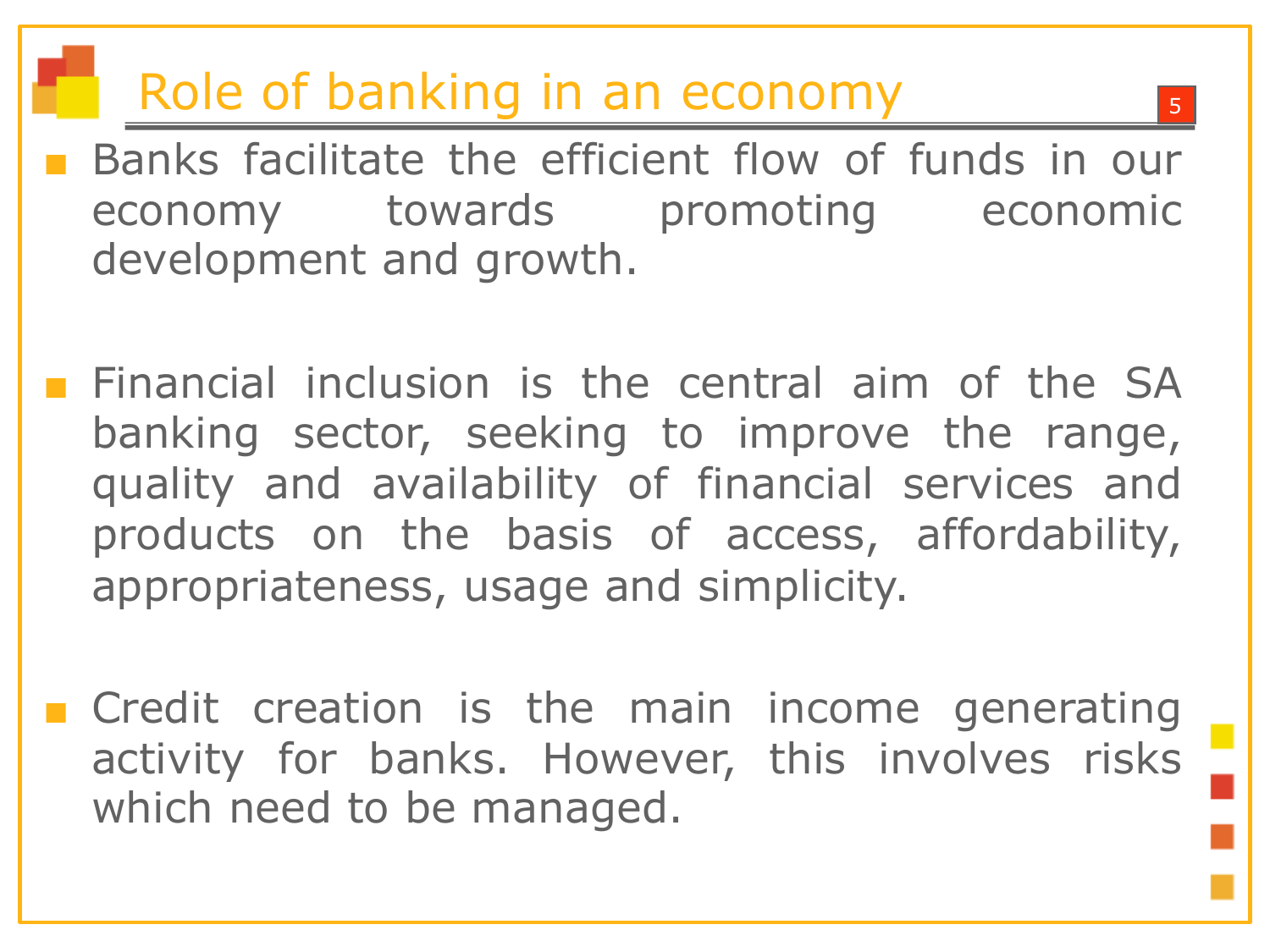#### Provisions of the Banks Act

- To provide for the regulation and supervision of the business of public companies taking deposits from the public; and to provide for matters connected therewith.
- Section 2 of the Banks Act has provisions for exclusions from application of Banks Act insofar as they impose requirements with which any institution must comply.
- These exclusions apply to the Reserve Bank; the Land Bank; DBSA; CPD; PIC; any mutual bank or any other institution or body designated by the Minister by notice in the Gazette.
- Development banks are established with the aim of addressing market failures in the provision of finance.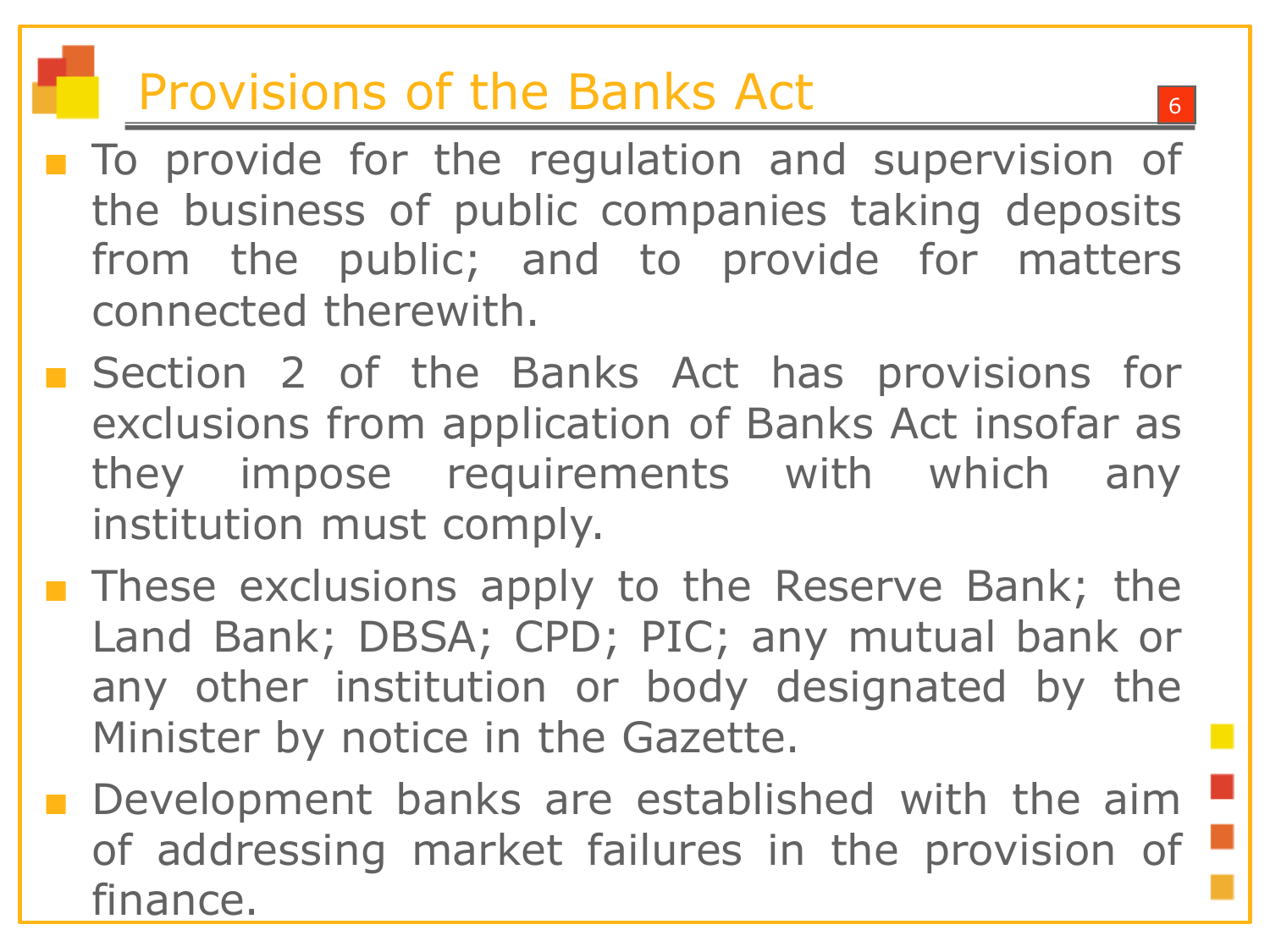#### Consideration 1: rationale and reasoning

- The objective is unclear, given the provisions for DFIs.
- Concern on the potential additional burden on the fiscus in relation to, *inter alia*, initial and ongoing funding and licence obligations of a state-owned bank.
- Possibility of political influence and interference which could result in moral hazard.

■ Consideration to be given to unintended reckless lending in light of NCA provisions and debt intervention discussions.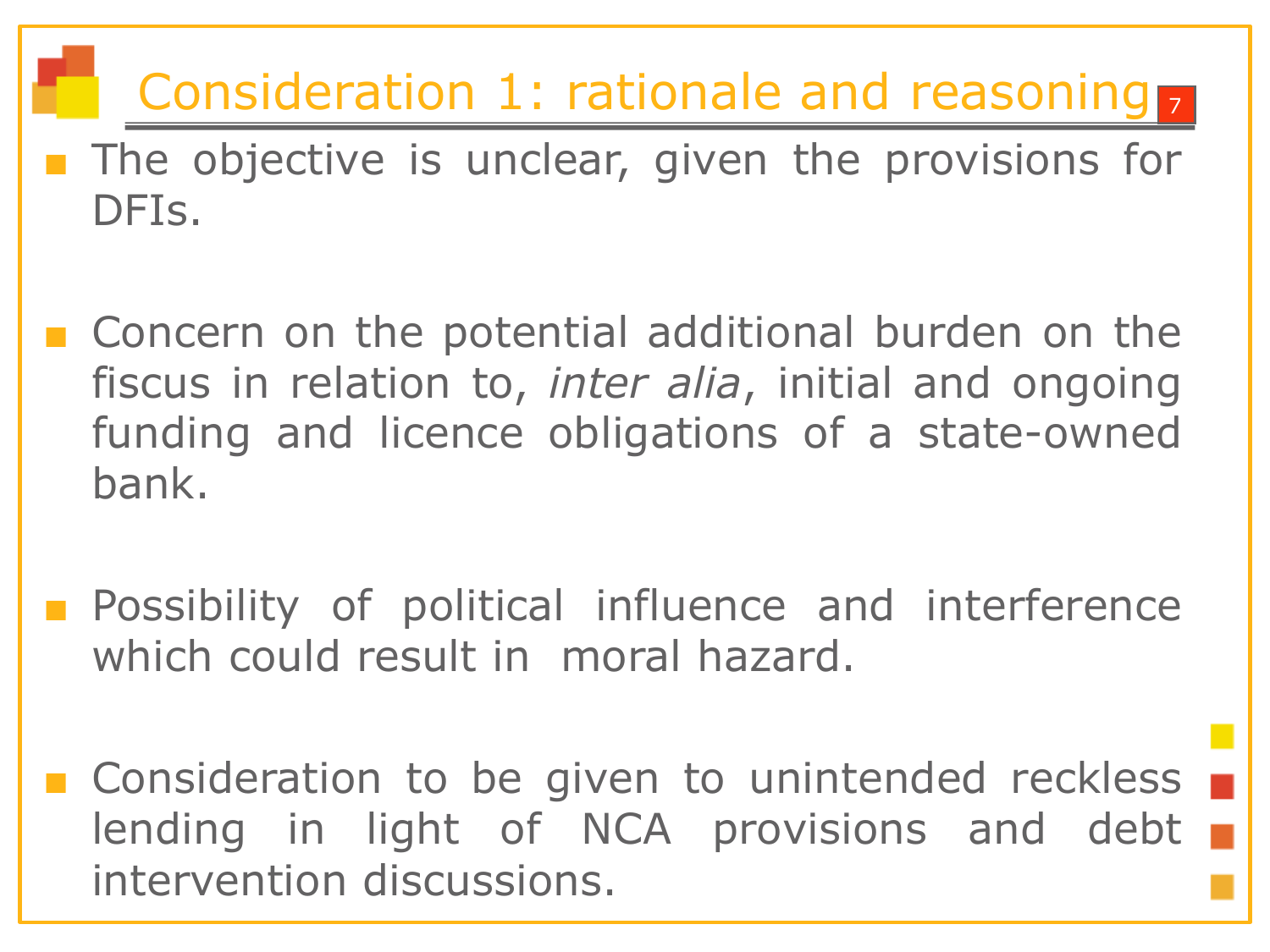- The proposed state-owned bank must comply with the Banks Act prescripts in relation to, *inter alia*, capital requirements, financial reporting and external audits, disclosures, notwithstanding other PFMA obligations.
- A regulatory gap analysis needs to be undertaken to understand the implications of state-owned banks being subject to the PFMA, Companies Act, Banks Act, Financial Sector Regulation Act, and any other in-scope legislation.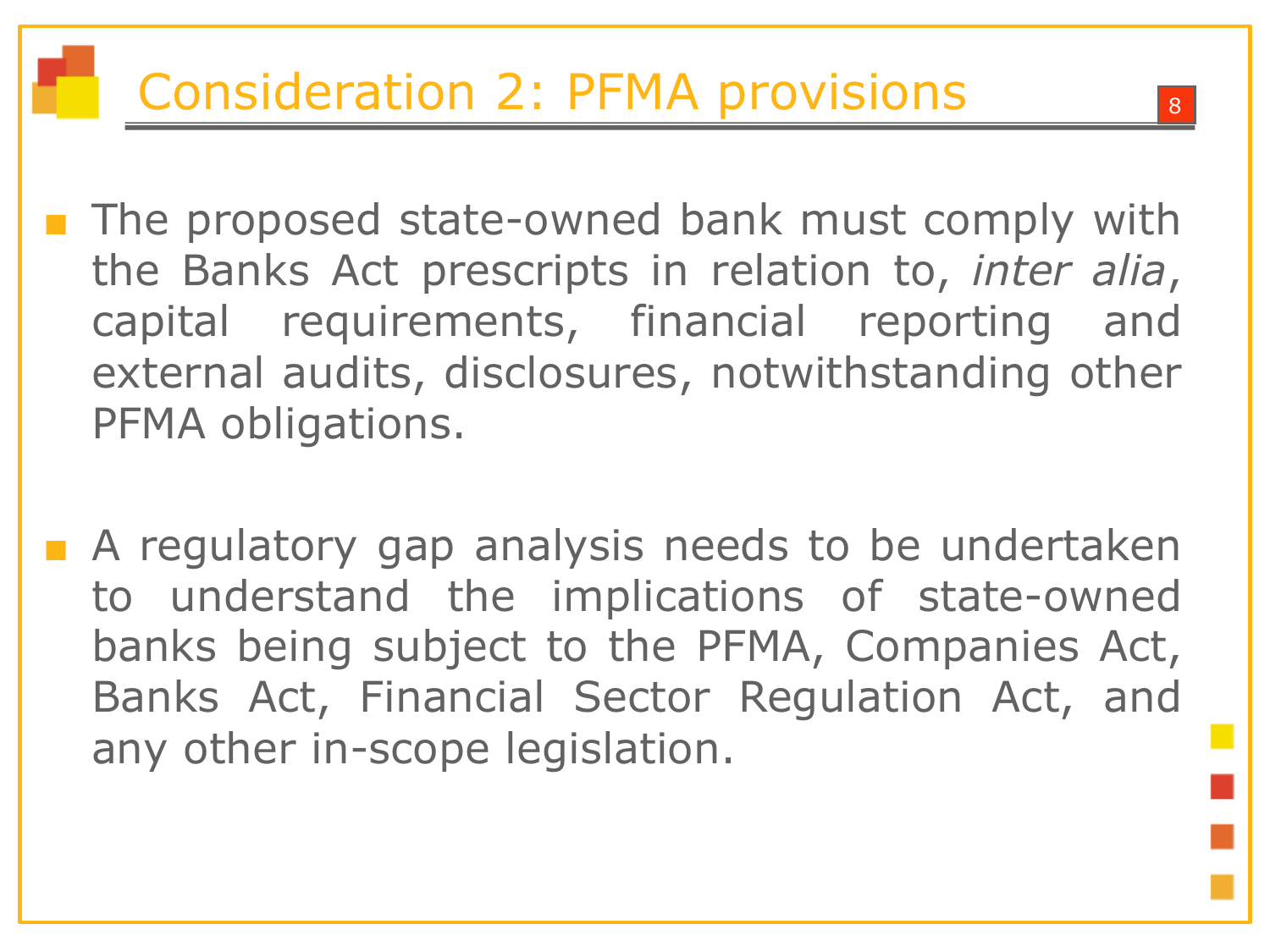#### Consideration 3: state-owned companies.

- Public record of governance, funding and administration challenges facing SOCs and demonstrated willingness of the banking sector in addressing these challenges.
- Applicants for bank licences must have financial means to comply with Banks Act requirements.
- State-owned bank must comply with the same regulatory and supervisory requirements in line with Banks Act licence requirements.
- Collaborative partnership including DFIs, BASA and our members.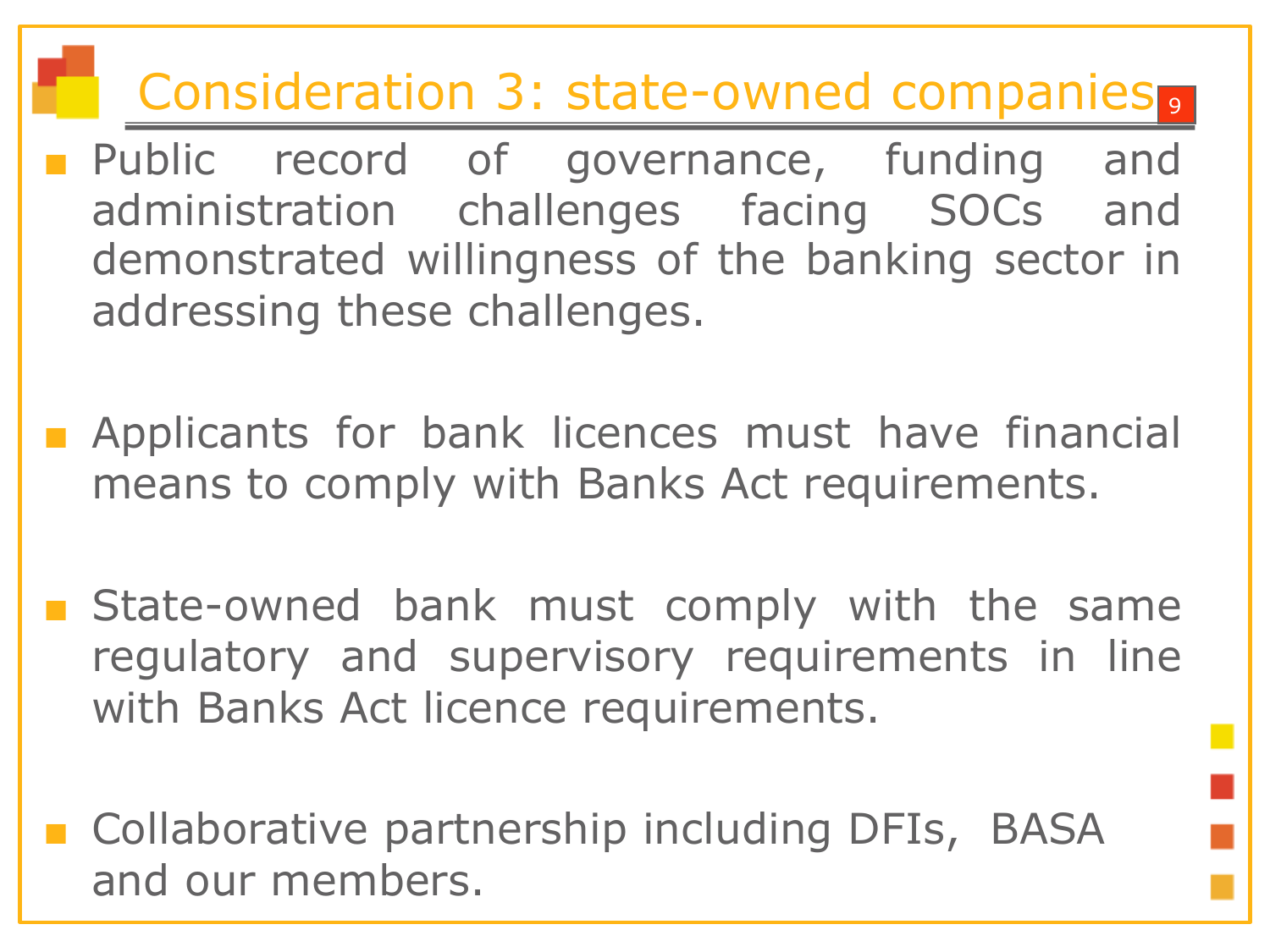## Recommendations

- Efficient utilisation of DFIs and/or enhancements to their mandates to achieve policy goals.
- Consider comprehensive and coordinated programmes beyond access to finance – e.g. nonfinancial support (infrastructure), coaching/mentoring, ease of doing business; access to markets.
- Guard against state's overreach  $-$  e.g. stipulating that government departments move funds into this new entity vs. current tender process (anticompetitive behaviour).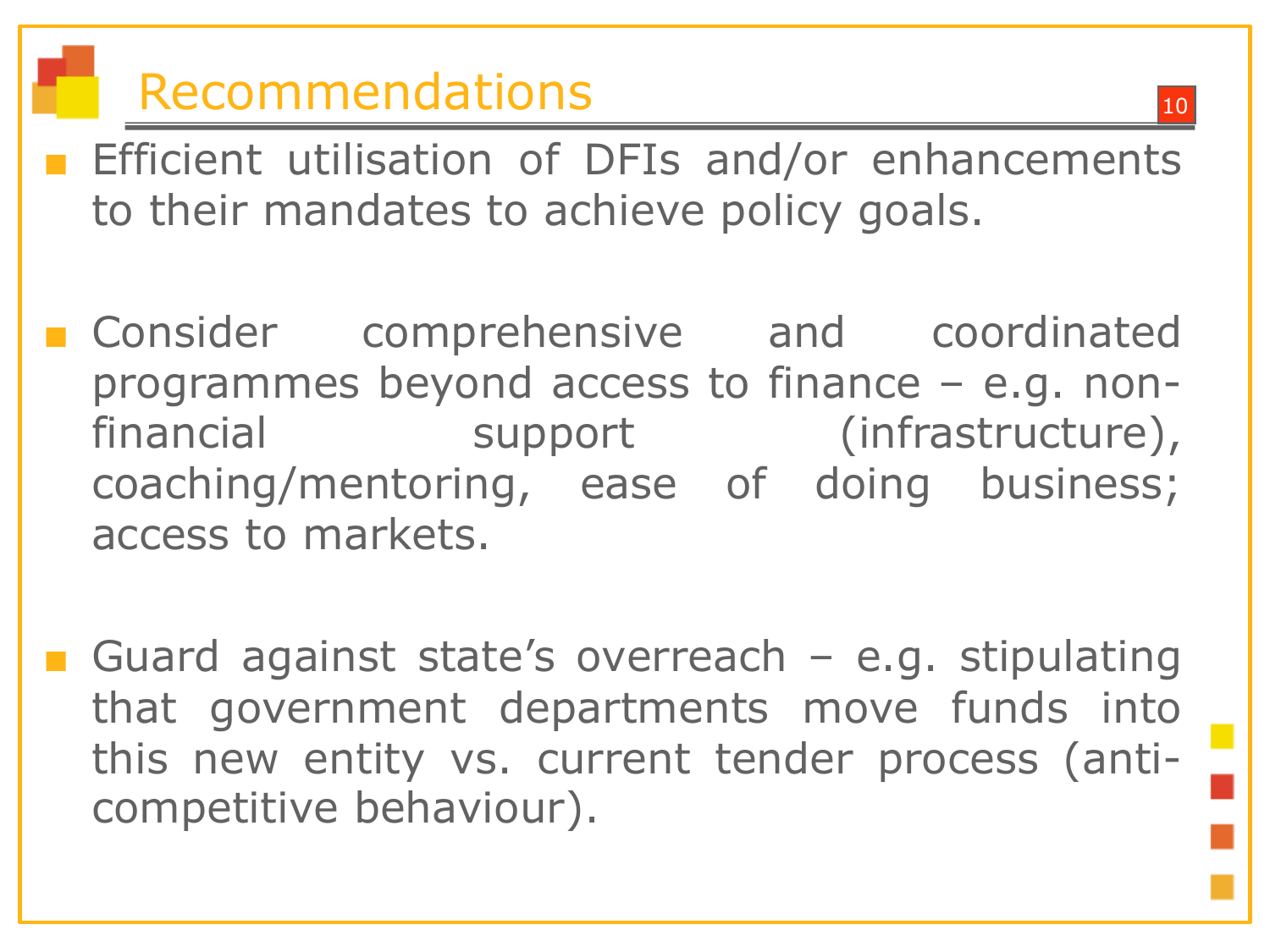## **Concluding remarks**

- BASA supports and welcomes new banking participants subject to same regulatory and supervisory provisions.
- We are not convinced a state-owned bank would operate differently to existing business models, given the regulatory and supervisory framework.
- Establishment of a state-owned bank should be weighed against introducing risks to the market – cannot fix one set of problems by creating another.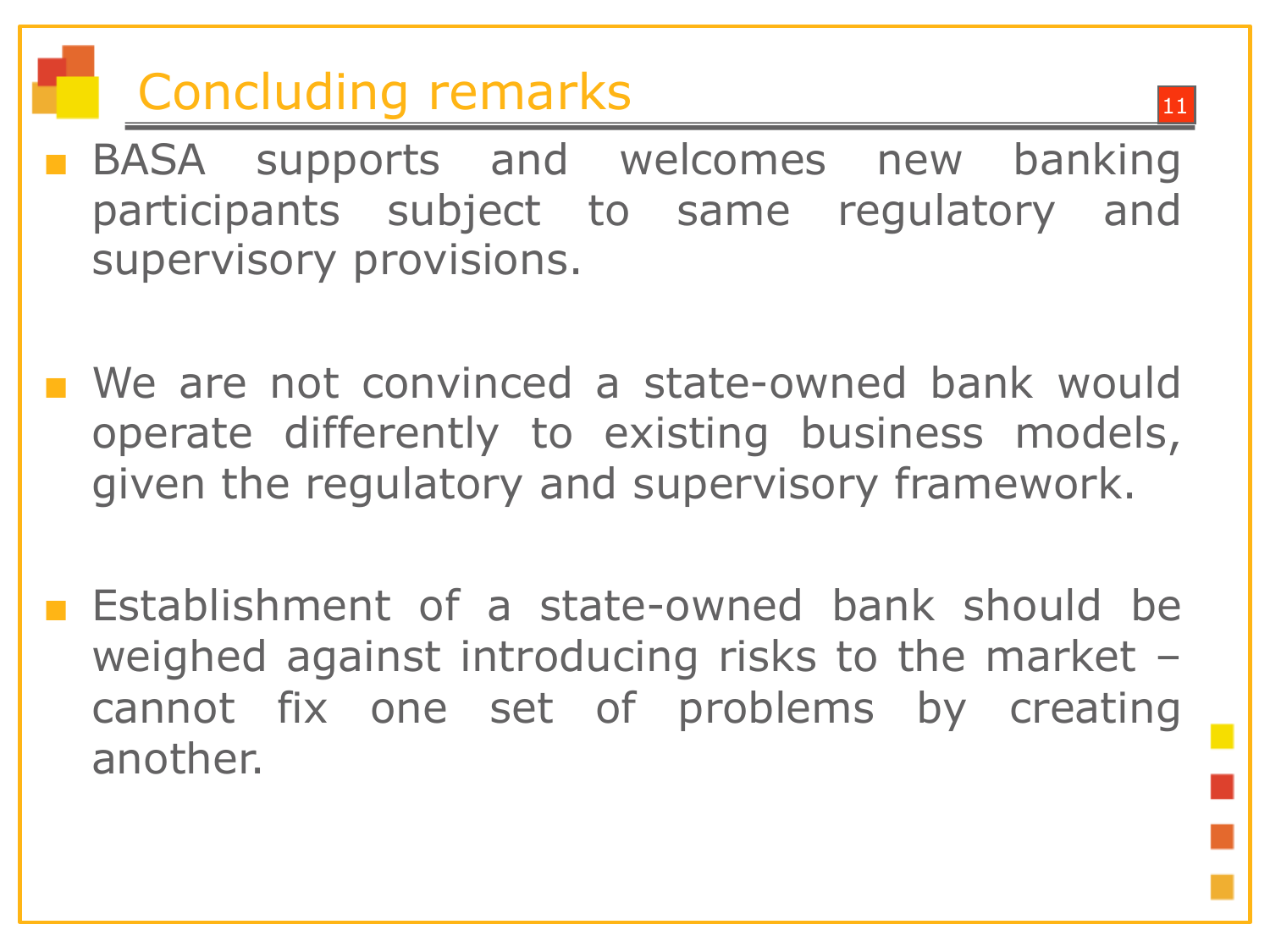### Concluding remarks... [2]

- Guard against anti-competitive provisions for state-owned bank and conflicts of interest – state being both player and referee.
- In good times, SOEs may qualify for bank licence. What happens in bad times?
- How will a state-owned company registered and conducting the business of a bank fit within the envisaged resolution framework, and in particular, insofar as contributing to the proposed privately funded DIS, without placing additional burden on taxpayers?